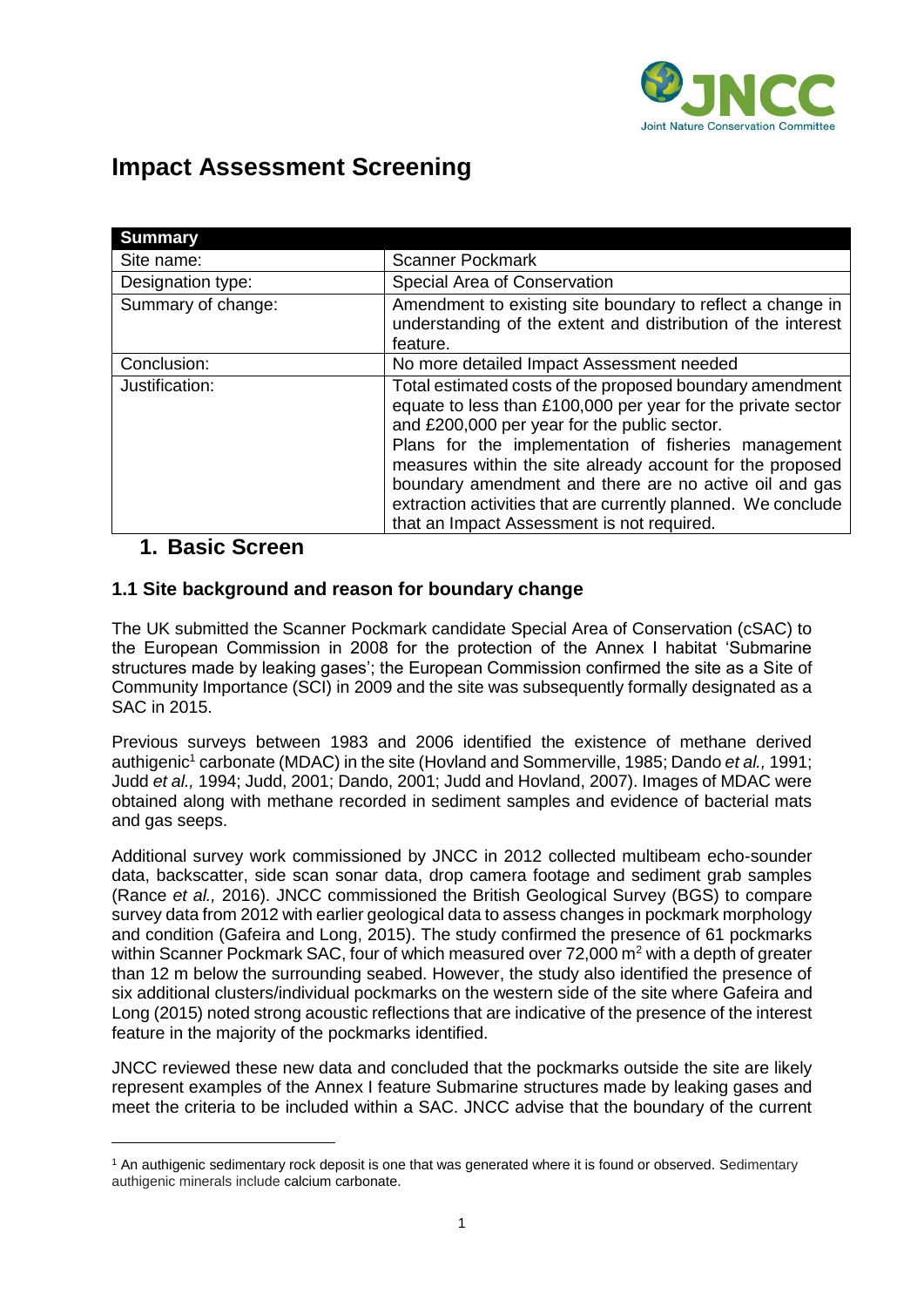SAC should be amended to better reflect the more recent evidence on the presence and extent of the interest feature in the area.

The proposed revised SAC boundary is a polygon enclosing the minimum area necessary to ensure protection of the Annex I habitat feature, following the known extent of the habitat feature as closely as possible in line with JNCC's marine SAC boundary definition guidelines (JNCC, 2012). The area within the existing site boundary is currently  $3.35 \text{km}^2$  but if the proposed boundary amendment is approved then this will increase by 3.39km<sup>2</sup> or approximately 100%.

It is particularly important that the additional potential occurrence of the feature to be incorporated in the site boundary from an ecological point of view because it is a continuation of the Annex I feature outwith the current boundary and this feature is known to be sensitive to activities currently taking place. Submarine structures made by leaking gases have a restricted distribution in European waters due, in part, to their relationship to sources of shallow gas.

# **2. Detailed screen**

#### **2.1 Summary of original Impact Assessment**

JNCC consulted on the first seven offshore SACs between December 2007 and March 2008, including Scanner Pockmark SAC. There were 114 responses from 38 individuals and organisations contacted for sites covered by the consultation. As a result of the general comments received during the consultation on these seven possible offshore SACs, JNCC modified the recommended boundaries to five of these, including Scanner Pockmark, to reduce the area of seabed included within the site boundary which was not known to be Annex I habitat. An Impact Assessment was undertaken for the original site consultation<sup>2</sup>.

#### **2.2 Overview of activities capable of affecting the protected feature of the site**

JNCC have used best available data to evaluate the activities taking place within, or in close proximity to, the Scanner Pockmarks SAC against our understanding of the sensitivity of Submarine structures made by leaking gases to pressures associated with these activities:

#### *Bottom-contact fishing*

Fisheries activities data (2009-2015) from Vessel Monitoring Systems (VMS) indicate that the feature has been exposed to pressures to which it is sensitive. The VMS data show that demersal trawling has occurred within the current site boundary and within the proposed boundary amendment. The level of exposure to the activity appears to be moderate and the 2012 survey indicated trawl scars and sidewall slumping which may be due to anthropogenic or natural factors (Rance *et al.,* 2016).

JNCC advise that bottom-contact fishing practices would need to be managed within the existing and proposed extension to the site boundary.

#### *Licensable activities*

The south-east corner of the SAC overlaps with the Blenheim oil field (production ceased) and two abandoned, explorative oil wells occur within the site from 1984. There are acoustic anomalies at the well sites, most likely to be due to the deposition of cuttings and anchoring of the rig, which are still prevalent due to low sedimentation rates in the area (Gafeira and

<sup>1</sup> <sup>2</sup> SAC consultation December 2007 to March 2008. Documentation available online here: http://jncc.defra.gov.uk/page-4169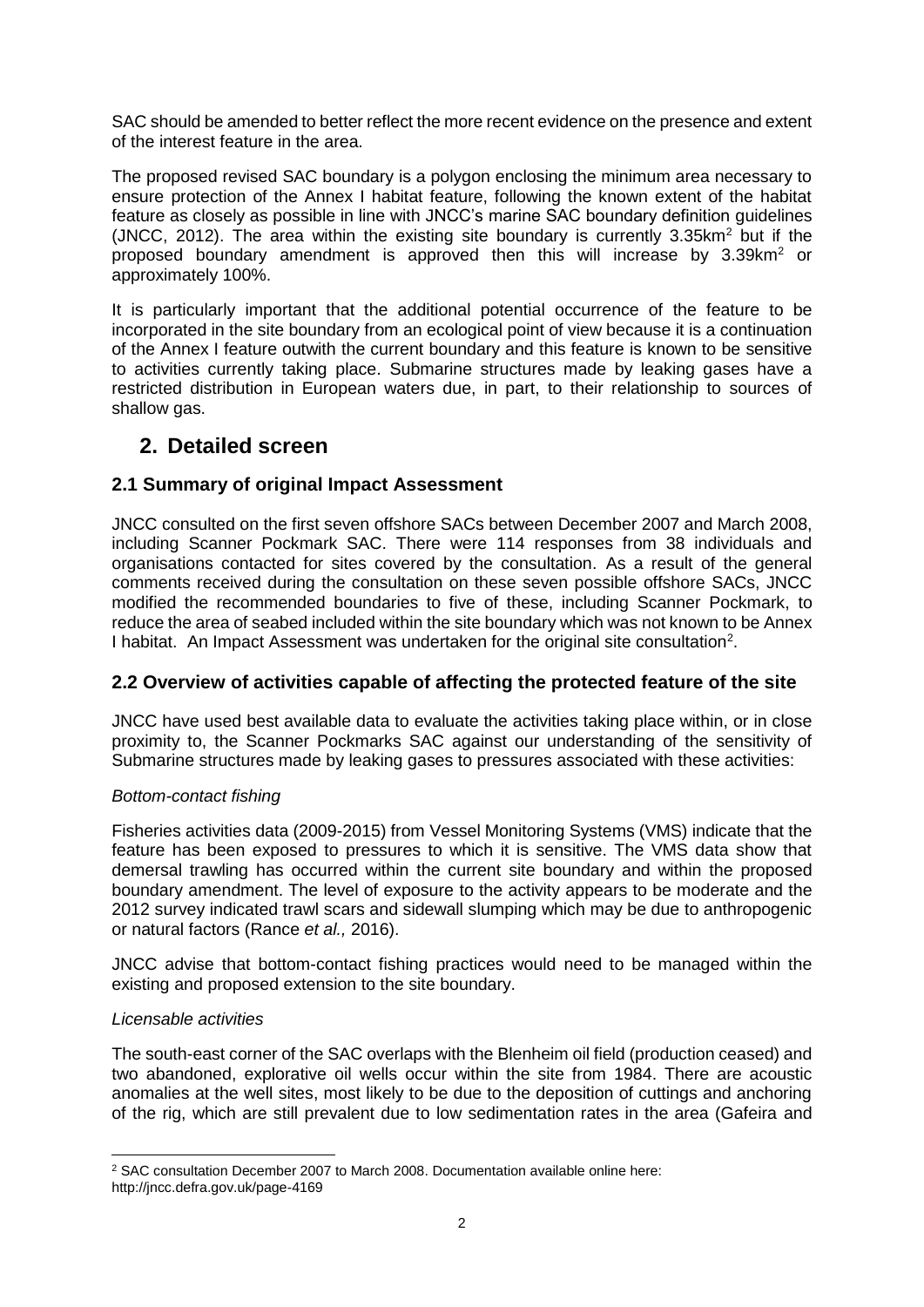Long, 2015). There are currently no active licensable activities taking place within or in close proximity to the existing or proposed extension to the site boundary. However, the area is within a single oil and gas license block – suggesting activity may take place in the future and therefore may be subject to management.

#### *Shipping*

There is low density of commercial shipping in this area, but due to its offshore location vessel anchorage is unlikely. As such, JNCC do not consider that shipping activity requires management.

## **2.3 Estimate of maximum likely impact**

*Private Sector* (total cost per annum should not exceed £100,000)

#### Bottom-contact fishing

Marine Scotland have assessed the estimated value of fishing activity occurring within the existing site boundary and proposed boundary amendment to estimate the cost to the fishing industry for the proposed boundary amendment. The methodology used is outlined in the Marine Scotland Northern North Sea proposal<sup>3</sup>. Fishing effort was analysed for each gear type using Vessel Monitoring System (VMS) data reports (2011-2015) and calculated as an annual average. The total effort for each ICES rectangle and the subsequent fishing within MPAs was calculated by country and gear type. From these analyses, the estimated value of fishing activities within both the existing site boundary and the proposed boundary amendment is £2,500. As the proposed boundary amendment is approximately 50% of the total area of the proposed amended site, then the value of only the extension area is estimated as approximately £1,250 in terms of loss of earnings to the fishing sector as a result of the proposed boundary amendment per annum.

TOTAL ESTIMATED COST: £1,250

#### Licensable activities

1

There are no licensable activities currently occurring within either the existing site boundary nor the proposed boundary amendment. In the initial Impact Assessment conducted for the site in 2008 there were no proposed future developments. However, the existing and proposed boundary is encompassed in a licensed oil and gas production block (15/25c) and if licensable activities were to occur within the site, there would be additional cost to industry. In the initial Impact Assessment conducted for the site in 2008 there were no proposals for future developments within the existing site boundary. However, now that the site lies within a licensing block, an additional cost has been estimated based on the cost associated with the Braemar Pockmarks SAC boundary amendment. The potential additional cost to the industry is therefore estimated at £35,000 based upon the costs of additional EIA or monitoring within the boundary if developments were to take place.

TOTAL ESTIMATED COST: £35,000

*Public Sector* (total cost per annum should not exceed £200,000)

<sup>&</sup>lt;sup>3</sup> Marine Scotland Northern North Sea Proposal, April 2017. Available online: http://www.gov.scot/Resource/0051/00516433.pdf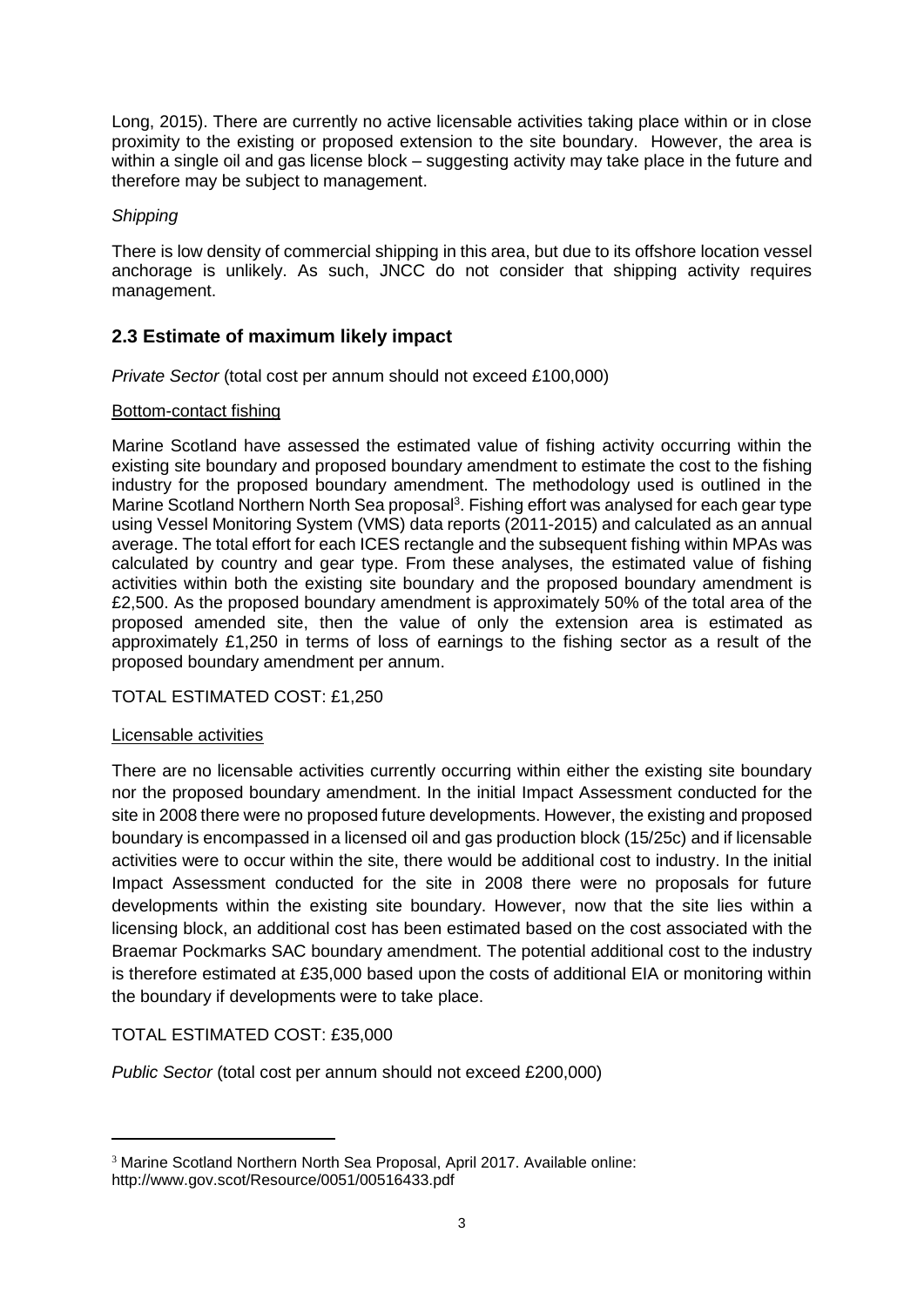#### Monitoring and enforcement

This cost is already associated with the Impact Assessment conducted for the original site and therefore additional cost to monitoring and enforcement is considered to be negligible with regards to the proposed boundary amendment.

TOTAL ESTIMATED COST: £0

# **3. Conclusion**

JNCC have reviewed available information on activities taking place within the existing SAC and the area of the proposed boundary amendment. We conclude that there will be an additional cost to the private sector of £36,250 per annum as a result of combined costs to the fisheries sector and oil and gas industry. Costs to the public sector are considered to be already covered by the original site Impact Assessment and any additional costs associated with the boundary amendment would be negligible.

Overall – there are unlikely to be costs in excess of £100,000 in any one year for the private sector and £200,000 for the public sector and therefore we conclude that a full impact assessment is not required for the proposed boundary amendment.

# **4. References**

Dando, P.R., Austen, M.C., Burke, R.J., Kendall, M.A., Kennicutt, M.C., Judd, A.G., Moore, D.C., O' Hara, S.C.M., Schmaljohann, R. and Southward, A.J. (1991). Ecology of a North Sea Pockmark with an active methane seep. *Marine Ecology Progress Series*, 70: 49-63.

Dando, P.R. (2001). A review of pockmarks in the UK part of the North Sea, with particular respect to their biology. Technical report produced for Strategic Environmental Assessment – SEA2. UK: Department of Trade and Industry.

Gafeira, J. and Long, D. (2015). Geological investigation of pockmarks in the Scanner Pockmark SCI area. JNCC Report No 571. JNCC Peterborough.

Hovland, D.M. and Sommerville, J.H. (1985). Characteristics of two natural gas seepages in the North Sea. *Marine and Petroleum Geology*, 2(4): 319-326.

JNCC. (2012). [UK Guidance on defining boundaries for marine SACs for Annex I habitat sites](http://jncc.defra.gov.uk/pdf/SACHabBoundaryGuidance_2012Update.pdf)  [fully detached from the coast.](http://jncc.defra.gov.uk/pdf/SACHabBoundaryGuidance_2012Update.pdf) Peterborough: JNCC.

Judd, A., Long, D. and Sankey, M. (1994). Pockmark formation and activity, UK block 15/25, North Sea. *Bulletin of the Geological Society of Denmark*, 41: 34-49.

Judd, A.G. (2001). Pockmarks in the UK Sector of the North Sea. Technical report (TR\_002) produced for Strategic Environmental Assessment - SEA2. UK: Department of Trade and Industry.

Judd, A.G. and Hovland, M. (2007). Seabed fluid flow: the impact on geology, biology and the marine environment. Cambridge: Cambridge University Press.